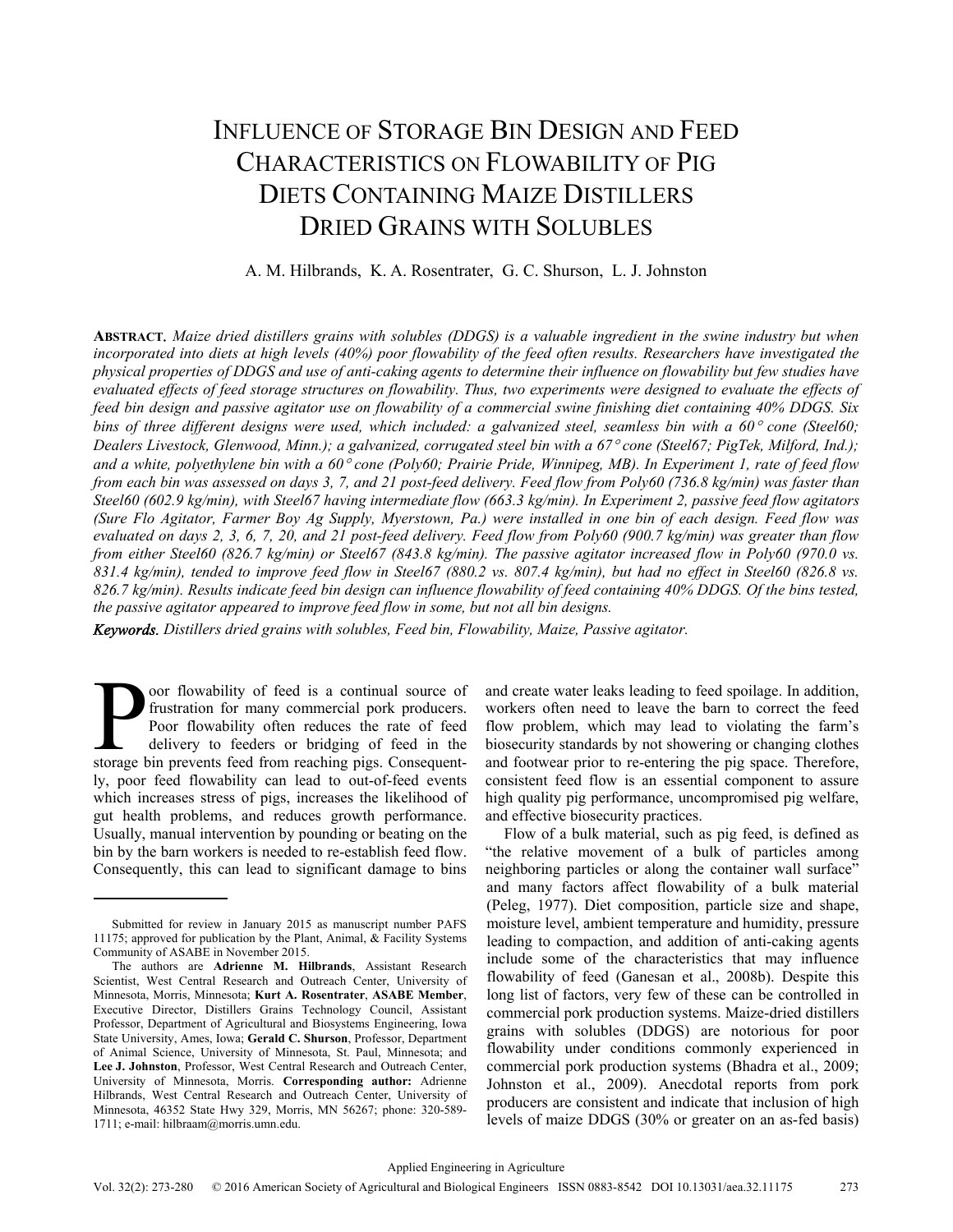in swine diets significantly reduces flowability of feed. However, during times of high maize prices, pork producers often use high levels of maize DDGS in diets to reduce feed costs, regardless of its negative effect on flowability of the diet. One might expect that the use of anti-caking agents could provide a simple solution to poor flowability, but previous research with DDGS suggests common anti-caking agents are not effective in improving flow rate (Ganesan et al., 2008a; Johnston et al., 2009).

The economic realities of modern pork production systems dictate that producers use finely ground diets to improve feed conversion in addition to adding high levels of bioenergy co-products (i.e., DDGS and similar maize coproducts) that further contribute to poor feed flowability. Given this reality, it appears that the industry should abandon attempts to alter the feed to improve flowability in favor of focusing on the feed handling equipment to improve feed flowability. Many design characteristics of feed storage bins such as, slope and shape of the discharge cone, material used to construct the bin, and presence of mechanical aids could potentially influence flowability of feed. However, there is little diversity among designs and features of storage bins currently being marketed to pork producers. Historically, pork producers have spent little time and effort in selecting feed storage bins. The primary questions asked by producers are: "How much feed will the bin hold?" and "What does the bin cost?" Seldom do producers consider the flow characteristics of the bin. If feed flowability problems are to be corrected, storage bin design, as it relates to feed flowability under the economic realities of modern feed formulation and manufacturing practices, merits investigation.

The primary objective of this study was to determine the effects of selected commercially-manufactured feed storage bins on flowability of feed containing 40% maize DDGS. The secondary objectives were to determine if the installation of a passive agitator within the bin is effective for improving feed flow from these commerciallymanufactured feed storage bins, and to determine characteristics of feed and environmental conditions of storage that are predictive of feed flowability.

# **MATERIALS AND METHODS**

## **FEED BINS AND DESIGN**

The research site consisted of six feed storage bins arranged in a single row on a concrete pad oriented in a north-south direction at the West Central Research and Outreach Center, Morris, Minnesota. There were six total bins representing three different designs and manufacturers (two bins per design). The three bin designs were: 1. A galvanized steel, smooth-sided, seamless bin with a 60° round discharge cone (Steel60; Dealers Livestock, Glenwood, Minn.); 2. A galvanized, corrugated steel bin with a 67° round discharge cone (Steel67; PigTek, Milford, Ind.); and 3. A white, polyethylene bin with a  $60^{\circ}$  round discharge cone (Poly60; Prairie Pride, Winnipeg, MB). All bin models used are commercially available to pork producers in the United States (fig. 1). All bins had a sealed



**Figure 1. Bin flowability research site, West Central Research and Outreach Center, Morris, Minn. Feed bin designs were: Steel67 (two bins on left), Poly60 (two center bins), and Steel60 (two bins on right).**

top and were non-vented. Hopper angles are defined from the horizontal plane which passes through the hopper discharge outlet and bins were designed for mass flow under ideal conditions. Each bin was equipped with a standard straight boot for transition to the unload auger, but bins were not equipped with augers so that feed flow from the bin was not dictated by the speed and capacity of the auger. Instead, feed flow was measured by opening the boot slide completely and allowing feed to flow directly into a tractor-powered grain auger with sufficient capacity to prevent feed buildup at the bin outlet. The size of the boot outlet with the discharge slide fully extended was  $15 \times$ 24 cm for all bins. Bin styles were selected to represent different slopes to the sides of the discharge cone or different materials on the inner wall of the bin. Steel67 and Poly60 bins had a capacity of about 2,700 kg, but Steel60 bins had an approximate capacity of 2,300 kg. Bins with larger capacity (14 to 18 metric tonnes) would have been more indicative of typical storage conditions in the United States, but logistical challenges of handling such a large amount of feed (108 metric tonnes at once), and desire for maintaining uniformity of feed added to each of the 6 bins forced the use of bins with less storage capacity. We assumed that the relative differences in feed flowability among the lower capacity bins can be directly predictive of feed flowability in higher capacity bins.

Two experiments were conducted. In each experiment, two lots (15.4 metric tonnes each) of a typical commercial swine finisher diet used in the United States were purchased from a commercial feed mill located within 8 km of the research site (two lots per experiment, four lots total). Diet composition was 55% corn, 3% soybean meal, 40% maize DDGS, and 2% minerals and vitamins. Corn was ground through a double pair roller mill (RMS 12-30 roller mill, Harrisburg, S.D. or Roskamp Champion 12-24 roller mill, Waterloo, Iowa) so that the target mean particle size of the final diet was 600 microns. Diet formulation and processing characteristics were designed to mimic poor flowability from commercial feed storage bins.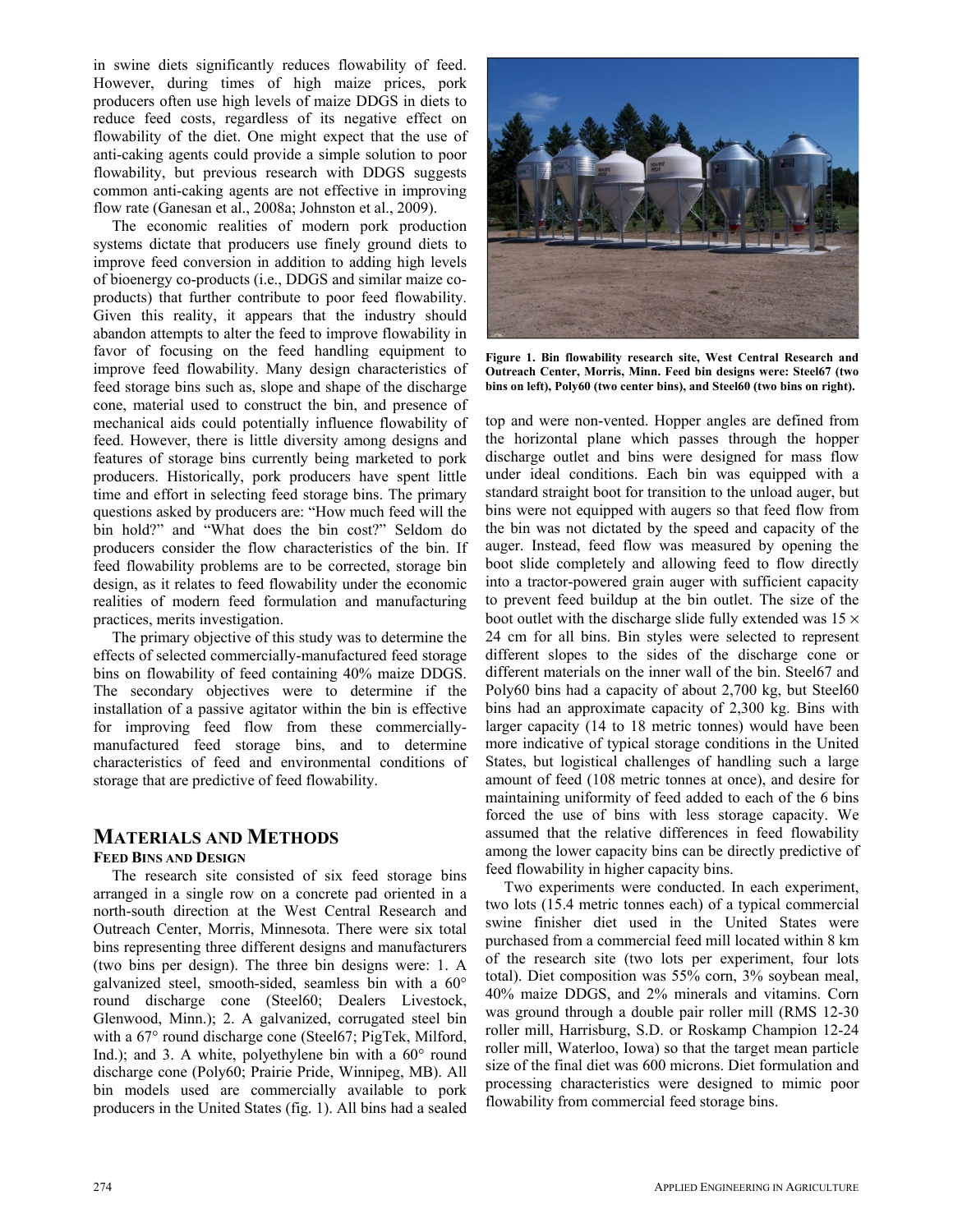## **MEASUREMENTS AND CALCULATIONS IN EXPERIMENT 1**

Experiment 1 was designed to evaluate flowability of feed from each of the three bin designs chosen. The experiment was conducted twice with one lot of feed (15.4 metric tonnes) delivered during summer and a second lot delivered in fall when ambient temperatures were cooler and humidity was expected to be lower. Feed was divided among the six bins and was not disturbed for three days. On the third day, a grain auger was placed under the bin and the boot slide was fully opened to allow feed to flow freely. Time was recorded from the moment the slide was opened until all feed flowed out of the bin. Discharged feed was augered into a bulk feed wagon such that feed flow was not limited by the auger. The previously-tared feed wagon and tractor were weighed on a truck scale to determine the quantity of feed that flowed out of the bin. Feed flow was calculated as the weight of feed delivered per minute. If upon opening the boot outlet bridging occurred and feed did not flow immediately, a rubber mallet was used to tap on the bin cone to initiate feed flow. Taps were applied to an area that encompassed the bottom 45 cm of the hopper cone and approximately 25% of the cone circumference. The number of taps required to establish feed flow was recorded. In addition, a subjective flowability score  $(1 =$ free flowing,  $10 =$  completely bridged) was assigned to the feed flow as described by Johnston et al. (2009). Tapping and subjective flowability scores were performed by the same individual throughout the trial. Once the bin was emptied, the feed was augered back into the bin and this procedure was repeated 7 and 21 days after initial delivery.

At delivery, a sample of the feed was collected, sealed in a plastic bag, and frozen for subsequent analysis. Laboratory (University of Missouri, Columbia, Mo.) analyses according to AOAC (2006) procedures included: geometric particle size (mean and standard deviation) (*ASABE Standards*, 2009), moisture content (Method 934.01), and proximate analysis crude protein (Method 990.03), crude fat (Method 920.39), ash (Method 942.05), crude fiber (Method 978.10). In addition, each sample was subjected to several bench-top tests to estimate flowability of the feed samples, which included the following Carr Indices (Carr, 1965): angle of repose, loose bulk density, packed bulk density, compressibility, and Hausner ratio. These Carr Indices were selected based on prior work by Ganesan et al. (2007) and Bhadra et al. (2009) which identified these measurements as key flowability indicators.

Angle of repose is defined as the angle which forms between a horizontal plane and the slope of a pile (at rest) formed by flow of the bulk material from some elevation. Bulk solids with an angle of repose between approximately 25° and 35° are generally considered free flowing (Ganesan et al., 2008b). Higher values indicate poor flowability. Cohesion of particles, moisture content, particle size, and angularity of particles all influence Angle of Repose and thus flowability. Although not an actual indicator of flowability, bulk density is used to determine effective capacities for storage bins and containers. This measure is defined as the mass of a granular material that will occupy a specific volume. Bulk density not only includes particle mass, but it also represents the air entrapped in the void

spaces between the particles. Two unique types of bulk density important to feed flowability are loose bulk density  $(BD<sub>L</sub>)$  and packed bulk density  $(BD<sub>P</sub>)$ . Loose bulk density is the most common measure of density of a bulk material because it is the easiest to measure and is determined by pouring a quantity of granular material into a container of known volume. Briefly, loose bulk density was measured using a common bushel tester (Seedburo Equipment Co., Chicago, Ill.), which consisted of a brass hopper mounted on a tripod and a  $\frac{1}{2}$ -L steel measuring cup; after the cup was filled via the hopper, excess material was leveled off with gentle zigzag strokes using the standard Seedburo striking stick, and the mass contained within the cup volume was measured. This measure is representative of a bulk solid which has not been subjected to compression or packing. Packed bulk density is the density of the material after it has been compressed, and thus, some of the entrapped air between particles has been removed. Packed bulk density was determined by tapping the filled cup from a standardized height onto the laboratory benchtop 50 times; after tapping, the volume reduction due to packing was measured, and the packed bulk density was calculated. This is representative of the material's actual bulk density during storage and transport, and is a more realistic measure to use for quantifying feed flowability. Both loose bulk density and packed bulk density were determined according to standard Carr Index procedures, as discussed in Ganesan et al. (2008a) and Bhadra et al. (2009). Some granular materials have a propensity to become tightly packed while others do not. After determining loose and packed bulk densities, the compressibility of a material can be calculated as:

$$
C = \left(\frac{BD_{P} - BD_{L}}{BD_{P}}\right) \times 100\tag{1}
$$

where C is compressibility  $(\% )$ . This parameter provides an indication of particle size, shape, uniformity, and cohesion, and thus, the overall flowability of the material. Bulk solids with a compressibility value less than about 18% are generally considered free flowing while materials with greater than 18% may be problematic (Ganesan et al., 2008b). Hausner ratio (HR) is related to compressibility, and is defined as:

$$
HR = \frac{BD_P}{BD_L} \tag{2}
$$

Non-compressible materials have an HR defined as 1.0. The greater the HR for a feed sample, the poorer the flowability (Ganesan et al., 2008b).

Feed samples were also collected on days 3, 7, and 21. These samples were used to determine moisture content of the feed and a field test of the poured and drained angles of repose using a modified Hele-Shaw cell as described by McGlinchey (2005) and Johnston et al. (2009; fig. 2). Daily high and low temperature and humidity were recorded using data loggers (Hobo Pro Series Model H08-032-08 or Hobo Pro V II). Outside readings were recorded via data loggers placed on the underside of two randomly selected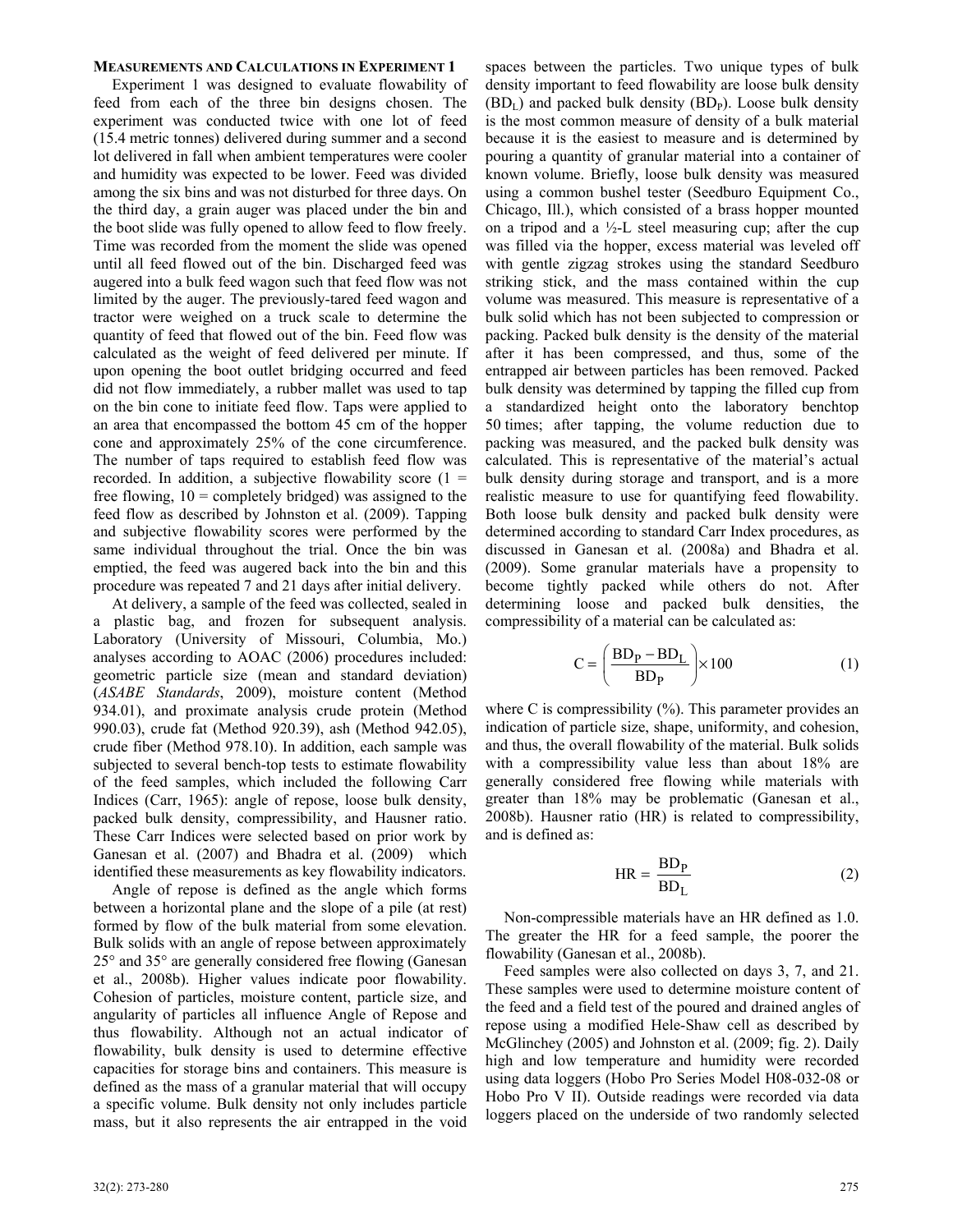

**Figure 2. Modified Hele-Shaw cell used to measure drained angle of repose (indicated by angle labeled "A") and poured angle of repose (indicated by angle labeled "B"; Johnston et al., 2009).** 

bins. Internal bin readings were determined via data loggers mounted in the headspace of each bin just above the feed. Daily high and low readings for temperature and humidity represent the average of the highest and lowest reading from each data logger for each day of the trial.

#### **STATISTICAL ANALYSIS FOR EXPERIMENT 1**

The primary response criterion was the amount of feed delivered from each bin per unit time. These data were analyzed statistically using the Mixed Procedure of SAS (SAS version 9.3, Cary, N.C.) with repeated measures in time. The statistical model included the fixed effects of bin type (Steel60, Poly60 and Steel67), cumulative days since feed delivery, and their interaction. Replicate (summer or fall) was included as a random effect. Previous research reported from our laboratory indicated that flowability of feed was reduced substantially once moisture content exceeded 10% (Johnston et al., 2009) and feed is



**Figure 3. Passive feed flow agitator used in Experiment 2 (Sure Flo Agitator, Farmer Boy Ag Supply, Myerstown, Penn.).** 

hygroscopic and can absorb water from the surrounding environment. Thus, moisture content of the feed corresponding with the day of feed flow determinations was used as a covariate in all statistical analyses. Significant effects of treatments were set at  $P < 0.05$  with P < 0.10 indicating a trend.

#### **MEASUREMENTS AND CALCULATIONS IN EXPERIMENT 2**

In Experiment 2, use of a passive feed agitator (Sure Flo Agitator, Farmer Boy Ag Supply, Myerstown, Pa.; fig. 3) for improving feed flowability from the storage bins described in Experiment 1 was evaluated. The agitator was a free-spinning, polyethylene cone mounted on a steel bracket secured to the bin collar just above the boot. The agitators are promoted to be a low-cost method of reducing build-up, coning, bridging, and "rat-holing" of feed in bins. The concept is that, as the feed begins to flow out and past the agitator, the fins on the agitator are deflected which moves the entire cone. The moving cone disturbs feed in contact with the cone on all sides which encourages feed flow. The effectiveness of these passive agitators has not been evaluated objectively. Procedures and data collected for this experiment were identical to Experiment 1 with two exceptions. First, one randomly selected bin of each design was fitted with an agitator; and second, because effects of bin type and agitator would be confounded in this experiment, we added additional data collection days and conducted the feed flow evaluations on days 2, 3, 6, 7, 20, and 21. This approach provided replication in time for each bin/agitator combination.

#### **STATISTICAL ANALYSIS FOR EXPERIMENT 2**

Statistical analysis of data was similar to that described for Experiment 1 using the Mixed Procedure of SAS. The statistical model included fixed effects of bin design, agitator, cumulative days since feed delivery, and all twoand three-way interactions among these effects. Moisture content of feed on the day of feed flow evaluations was used as a covariate in all analyses and replicate (summer or fall) was included in the statistical model as a random effect. Significant effects of treatments were set at  $P < 0.05$ with  $P \le 0.10$  indicating a trend.

Characteristics of feed (e.g. particle size (geometric mean and standard deviation), bulk density, moisture content, water activity, nutrient content, angle of repose, Hausner ratio, and compressibility) were used to predict flowability from the bin using classification and regression tree (CART) analysis as described by Johnston et al. (2009). This analysis used 24 feed samples collected throughout Experiments 1 and 2. A Least Squares fitting method was used with a minimum split index value of 0.05 and a minimum improvement in proportional error reduction of 0.05. Minimum count at each node was set at 5. The objective of this analysis was to identify traits of the feed used in both experiments that were predictive of feed flowability.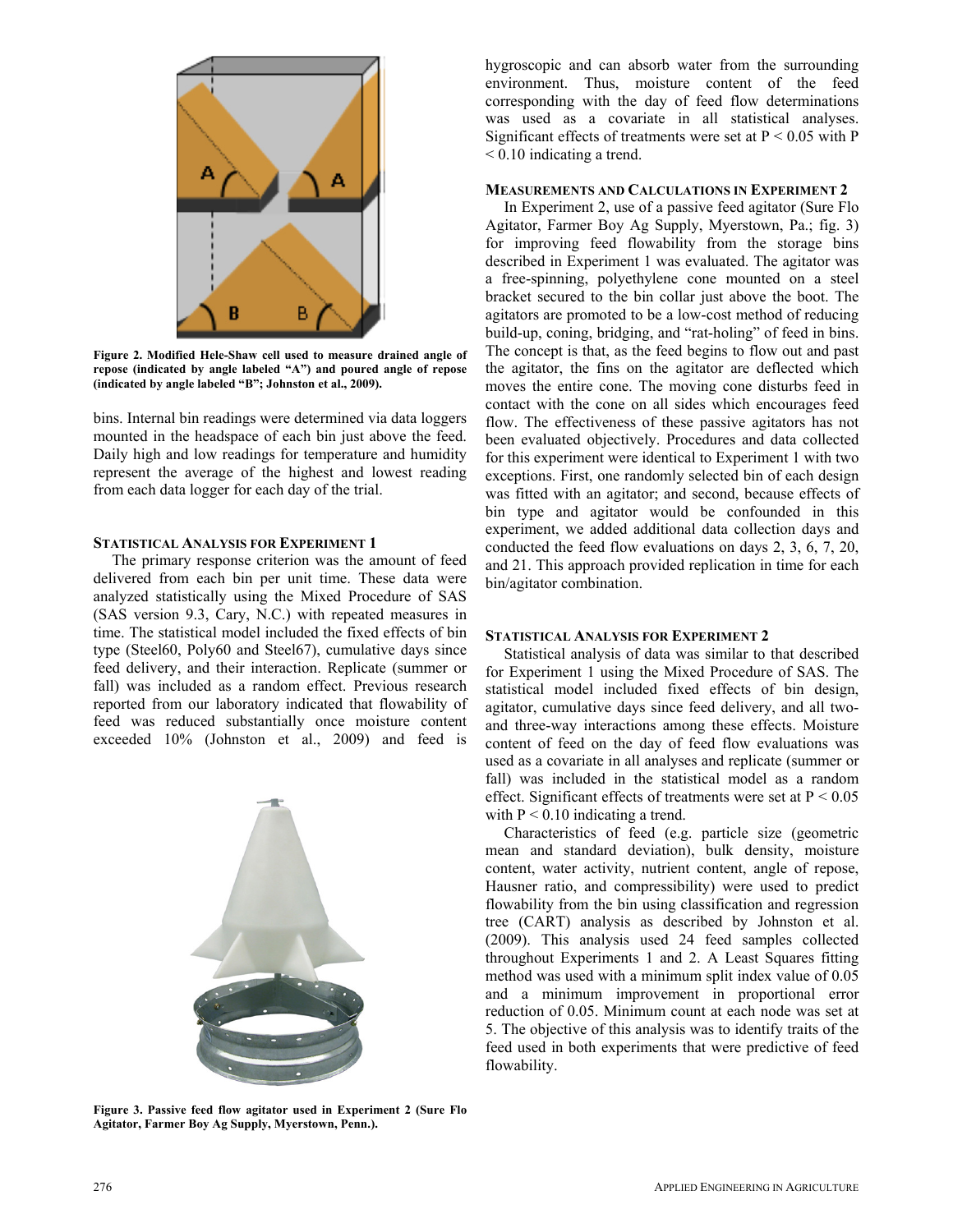## **RESULTS**

#### **OUTDOOR TEMPERATURE AND RELATIVE HUMIDITY**

Each experiment was replicated twice to encompass seasonal differences. Beginning and ending dates along with environmental conditions for each replicate are presented in table 1. As expected, temperatures during the summer replicates were warmer than those experienced during the fall replicates. We expected lower humidity readings during fall replicates compared to summer replicates, which occurred for Experiment 1 but not for Experiment 2.

## **FEED CHARACTERISTICS**

Chemical and physical characteristics of the feed for each trial are shown in table 2. These characteristics were evaluated on samples collected the day each feed allotment was delivered to the research site. The DDGS used in the feed was sourced from two different ethanol plants, but it was not possible to accurately identify the specific DDGS source for each lot of feed. In general, geometric mean particle size of the diet (ranged from 736 to 1015 microns) was somewhat greater than our targeted particle size of 600 microns, likely due to the presence of syrup balls contributed by the DDGS.

*Angle of Repose*. In this study, angle of repose values ranged from 49° to 70° (table 3), indicating that each lot of feed received could potentially have poor flowability.

Loose Bulk Density. BD<sub>L</sub> of the feeds ranged from 516 to 550 kg/m<sup>3</sup>. Anecdotally, a bulk density of approximately  $481 \text{ kg/m}^3$  is common for maize DDGS. The higher bulk density observed in these feed samples was likely due to the other feed constituents in the mixture. Feed ingredients can exhibit large variability, due to a variety of reasons, including differences in manufacturing operations, process settings, and raw materials used. For example, Schofield (2005) has shown that the loose bulk density of ground corn can range from 545 to more than 577 kg/m<sup>3</sup>, while that of corn meal can range from approximately 600 to  $640 \text{ kg/m}^3$ . Soybean meal can vary from 545 to more than  $673 \text{ kg/m}^3$ , while vitamin and mineral mixes can range from 300 to more than  $1,400 \text{ kg/m}^3$ . Bulk density is a function of particle size (geometric mean and standard deviation) and shape, the mass of each individual particle, and how the particles are placed into the storage vessel.

Packed Bulk Density. BD<sub>P</sub> ranged from 678 to 707 kg/m<sup>3</sup>, which was considerably higher than the loose bulk densities of the feeds and suggests potential for poor flowability.

*Compressibility.* C values ranged from 20.9% to 24.4%. Because the value was fairly high  $(>18%)$ , we anticipated that these feeds would probably have flow problems from the bins during the bin flow experiments.

**Table 2. Characteristics of feed used in each trial (as-fed basis).[a]**

|                                                        |              | Crude   | Crude        | Crude  | Geometric Particle |                |  |
|--------------------------------------------------------|--------------|---------|--------------|--------|--------------------|----------------|--|
|                                                        | Moisture     | Protein | Fat          | Fiber  |                    | Size (microns) |  |
| Season                                                 | $(\%)$       | (g/kg)  | (g/kg)       | (g/kg) | Mean               | Std. Dev.      |  |
|                                                        |              |         | Experiment 1 |        |                    |                |  |
| Summer                                                 | 12.8         | 152     | 58           | 32     | 1.015              | 1,857          |  |
| Fall                                                   | 11.8         | 170     | 53           | 34     | 736                | 2,210          |  |
|                                                        | Experiment 2 |         |              |        |                    |                |  |
| Summer                                                 | 12.0         | 177     | 46           | 35     | 860                | 2,069          |  |
| Fall                                                   | 14.4         | 165     | 48           | 33     | 863                | 1,885          |  |
| [a]<br>Analysis of samples collected upon feed arrival |              |         |              |        |                    |                |  |

lysis of samples collected up

*Hausner Ratio.* In this study, HR ranged from 1.27 to 1.32, which indicates a 27% to 32% reduction in flowability relative to ideal granular material which is freeflowing. This parameter is related to C, and thus both predict potential problematic flow.

Overall, the laboratory-scale flowability assessments indicated that all feed samples would likely exhibit poor flowability from the bins. So, the feed used for the bin flow experiments were expected to create flowability challenges and thus feed bin design could be evaluated properly.

## **RESULTS OF EXPERIMENT 1**

This experiment was designed to evaluate the effects of bin design on flowability of feed after 3, 7, or 21 days of storage. There were no interactions between bin design and day of storage for any parameter measured in this experiment. Therefore, only the main effects of bin design will be discussed subsequently. As expected, bin design did not affect the average temperature or relative humidity in the headspace of the bin (table 4) and should not have contributed to differences in feed flowability. Furthermore, we observed no caking or crusting of feed at any time during the experiment. Temperature and humidity readings were averaged over both replicates from readings recorded every 30 min throughout the experiment. Relative humidity was consistent from day  $3$  (56.2%) to day  $7$  (55.6%) but declined ( $P < 0.05$ ) by day 21 (52.2%).

Neither drained nor poured angles of repose were influenced by feed bin design. This observation is not surprising because the angle of repose is a property of the feed and is highly influenced by the size and shape of feed particles, as well as the interactions among feed particles. It is unlikely that the bin design would influence these properties of the feed, and consequently affect angle of repose.

Feed flow out of the bins was influenced ( $P < 0.05$ ) by design of the bin and day of storage. Feed flowed faster (P  $< 0.05$ ) from Poly60 bins compared to Steel60 bins, with feed flow from Steel67 bins being intermediate. Since the size of the opening in the boot was the same for all bins, and the slope of the bin cones was the same for Poly60 and

|        | Table 1. Average outdoor temperature $(\text{°C})$ and relative humidity $(\%)$ conditions for each experiment. |          |             |             |            |           |  |  |  |
|--------|-----------------------------------------------------------------------------------------------------------------|----------|-------------|-------------|------------|-----------|--|--|--|
|        |                                                                                                                 |          | Daily High  | Daily Low   | Daily High | Daily Low |  |  |  |
| Season | <b>Start Date</b>                                                                                               | End Date | Temperature | Temperature | Humidity   | Humidity  |  |  |  |
|        | Experiment 1                                                                                                    |          |             |             |            |           |  |  |  |
| Summer | 6/12/12                                                                                                         | 7/3/12   | 29.8        | 16.6        | 94.3       | 39.4      |  |  |  |
| Fall   | 9/10/12                                                                                                         | 10/1/12  | 23.7        | 7.3         | 74.7       | 23.3      |  |  |  |
|        | Experiment 2                                                                                                    |          |             |             |            |           |  |  |  |
| Summer | 7/17/12                                                                                                         | 8/7/12   | 30.9        | 18.9        | 100.0      | 50.0      |  |  |  |
| Fall   | 10/9/12                                                                                                         | 10/30/12 | 11.9        | 2.9         | 92.7       | 57.7      |  |  |  |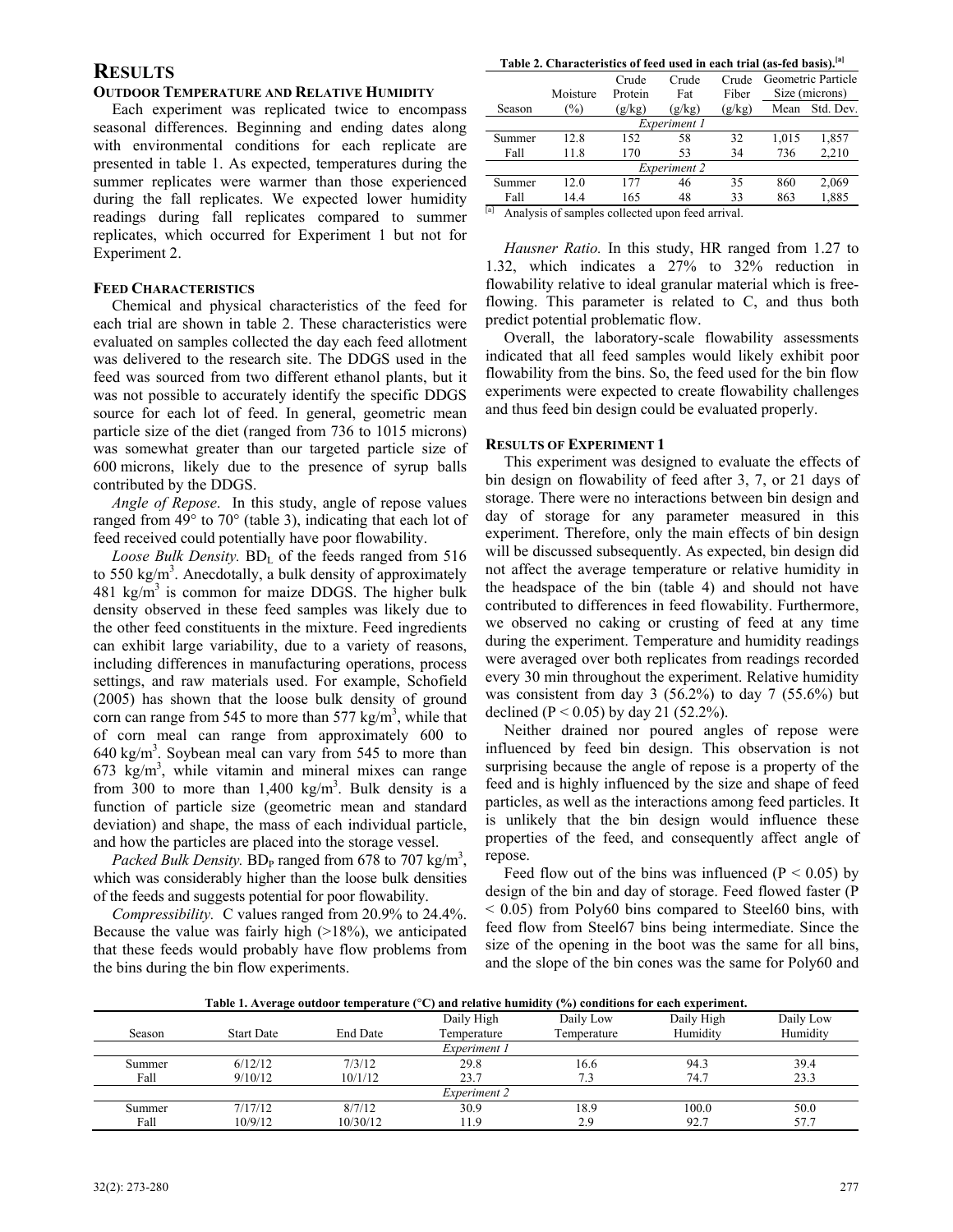| Table 3. Flowability characteristics of feed used in each trial (lab analysis). |  |  |
|---------------------------------------------------------------------------------|--|--|
|                                                                                 |  |  |

|        | Angle of Repose              | Loose Bulk Density   | Packed Bulk Density | Compressibility | Hausner |
|--------|------------------------------|----------------------|---------------------|-----------------|---------|
| Season |                              | (kg/m <sup>3</sup> ) | $(kg/m^3)$          | $(\%)$          | Ratio   |
|        |                              |                      | Experiment 1        |                 |         |
| Summer | 49                           | 539.1                | 686.8               | 21.5            | 1.27    |
|        | $(3.0)^{[a]}$                | (3.10)               | (0.92)              | (0.01)          | (0.01)  |
| Fall   | 63                           | 516.5                | 678.1               | 23.8            | 1.31    |
|        | (5.7)                        | (2.27)               | (3.92)              | (0.63)          | (0.01)  |
|        |                              |                      | Experiment 2        |                 |         |
| Summer | 71                           | 535.1                | 707.4               | 24.4            | 1.32    |
|        | (4.9)                        | (1.30)               | (3.13)              | (0.21)          | (0.01)  |
| Fall   | 63                           | 550.2                | 696.0               | 21.0            | 1.27    |
|        | (5.2)                        | (2.60)               | (8.38)              | (0.84)          | (0.01)  |
| [a]    | Indicates standard deviation |                      |                     |                 |         |

#### **Table 4. Effect of bin design on headspace conditions in bins and flowability of feed (Exp. 1).[a]**

|                                                      |                                       | <b>Bin Design</b> |                      |           |                   |
|------------------------------------------------------|---------------------------------------|-------------------|----------------------|-----------|-------------------|
| Trait                                                | Steel60 <sup>[b]</sup> Poly60 Steel67 |                   |                      | <b>SE</b> | P value           |
| Avg. temperature $(^{\circ}C)$                       | 23.6                                  | 22.9              | 22.6                 | 2.93      | NS <sup>[c]</sup> |
| Avg. relative humidity $(\%)$                        | 55.3                                  | 54.7              | 53.9                 | 5.30      | Day 0.01          |
| Drained angle of repose <sup>[d]</sup> ( $\degree$ ) | 54                                    | 54                | 53                   | 2.3       | <b>NS</b>         |
| Poured angle of repose $(°)$                         | 28                                    | 29                | 30                   | 0.6       | <b>NS</b>         |
| Feed flow (kg/min)                                   | 602.9a                                |                   | 736.8b 663.3ab 141.1 |           | Bin 0.05,         |
|                                                      |                                       |                   |                      |           | Day 0.05          |
| Taps required <sup>[e]</sup>                         | 3.8a                                  | 7.5b              | 6.0 <sub>b</sub>     | 2.23      | <b>Bin 0.01</b>   |
| Flowability score <sup>[f]</sup>                     | 3.7a                                  | 4.9b              | 4.2ab                | 1.32      | Bin 0.01          |

 $\begin{bmatrix} \overline{a} \\ \overline{b} \end{bmatrix}$  Values followed by different letters within each row are statistically different at a 95% confidence level.<br><sup>[b]</sup> Steel60 = steel bin with 60° angled cone, Poly60 = polyethylene bin

with 60° angled cone, Steel67 = steel bin with 67° angled cone.<br>[c] Non-significant.

 $^{[d]}$  Drained and poured angle of repose measured in the field. Number of taps on bin required.

Subjective score assigned to flowability (1 = free flowing;  $10 =$ completely bridged).

Steel60, it is reasonable to expect that the polyethylene material used to manufacture the Poly60 bins contributed to the improved feed flow. Materials used in the Steel67 bin were very similar to those used in the Steel60 bin, which suggests that improved feed flow from the Steel67 bin may be attributable to the steeper slope of the sides of the cone

on this bin. Interestingly, the bin with the slowest flow rate (Steel60) required the fewest ( $P < 0.05$ ) number of taps to establish feed flow. Feed flow was greater ( $P < 0.05$ ) on day 3 (762 kg/min) compared to day 7 (635 kg/min) and day 21 (606 kg/min). An explanation for this difference is not readily apparent.

## **RESULTS OF EXPERIMENT 2**

Unlike Experiment 1, average temperature in the bin headspace tended to be slightly higher  $(P < 0.06)$  for Steel60 compared to Steel67 bins (table 5). This may be due to the relative location of these bins. The Steel60 bins were located randomly on the south end of the research site while the Steel67 bins were located on the north end of the research site. All of the bins were arranged in a row that was oriented in a north-south direction. The second trial of this experiment was conducted during the coolest temperature period of the study. It is possible that the Steel60 bins received more sun exposure and were warmer because of their location compared to the Steel67 bins. Similar to Experiment 1, drained and poured angles of repose were not affected by bin design or the presence of agitators in the bins. These results were expected.

| Table 5. Effect of bin design and passive flow assist agitators on headspace conditions in bins and flowability of feed (Exp. 2).[a] |  |  |
|--------------------------------------------------------------------------------------------------------------------------------------|--|--|
|                                                                                                                                      |  |  |

|                                                      | Bin Design       |          |             |          |             |          |           |                                                   |
|------------------------------------------------------|------------------|----------|-------------|----------|-------------|----------|-----------|---------------------------------------------------|
|                                                      | Steel $60^{[b]}$ |          | Poly60      |          | Steel67     |          |           |                                                   |
| Trait                                                | No Agitator      | Agitator | No Agitator | Agitator | No Agitator | Agitator | <b>SE</b> | P value                                           |
| Avg. temperature $(^{\circ}C)$                       | 20.1             | 20.4     | 19.6        | 19.5     | 19.0        | 18.8     | 10.9      | Bin 0.10<br>Day 0.05                              |
| Avg. relative humidity $(\%)$                        | 58.3             | 65.0     | 65.0        | 61.3     | 61.1        | 63.8     | 1.62      | Day $0.01$<br>$Bin \times$ Agit. 0.10             |
| Drained angle of repose <sup>[c]</sup> ( $\degree$ ) | 54               | 54       | 54          | 54       | 54          | 54       | 1.4       | $NS^{[d]}$                                        |
| Poured angle of repose $(°)$                         | 27               | 26       | 27          | 27       | 27          | 28       | 1.8       | Day 0.05                                          |
| Feed flow (kg/min)                                   | 826.7a           | 826.8a   | 831.4a      | 970.0b   | 807.4a      | 880.2a   | 184.0     | Bin 0.01<br>Agit. 0.01<br>$Bin \times$ Agit. 0.01 |
| Taps required <sup>[e]</sup>                         | 2.1              | 2.0      | 5.2         | 2.5      | 3.2         | 2.0      | 3.1       | <b>NS</b>                                         |
| Flowability score <sup>[f]</sup>                     | 2.3              | 2.6      | 4.2         | 2.9      | 3.7         | 2.3      | 3.0       | <b>NS</b>                                         |

<sup>[a]</sup> Values followed by a different letter within each row are statistically different at a 95% confidence level.<br><sup>[b]</sup> Steel60 = steel bin with 60° angled cone, Poly60 = polyethylene bin with 60° angled cone, Steel67 =

<sup>[e]</sup> Non-significant.<br><sup>[e]</sup> Number of taps on bin required to establish feed flow.<br><sup>[f]</sup> Subjective score assigned to flowability (1 – free flow.

Subjective score assigned to flowability ( $1 =$  free flowing;  $10 =$  completely bridged).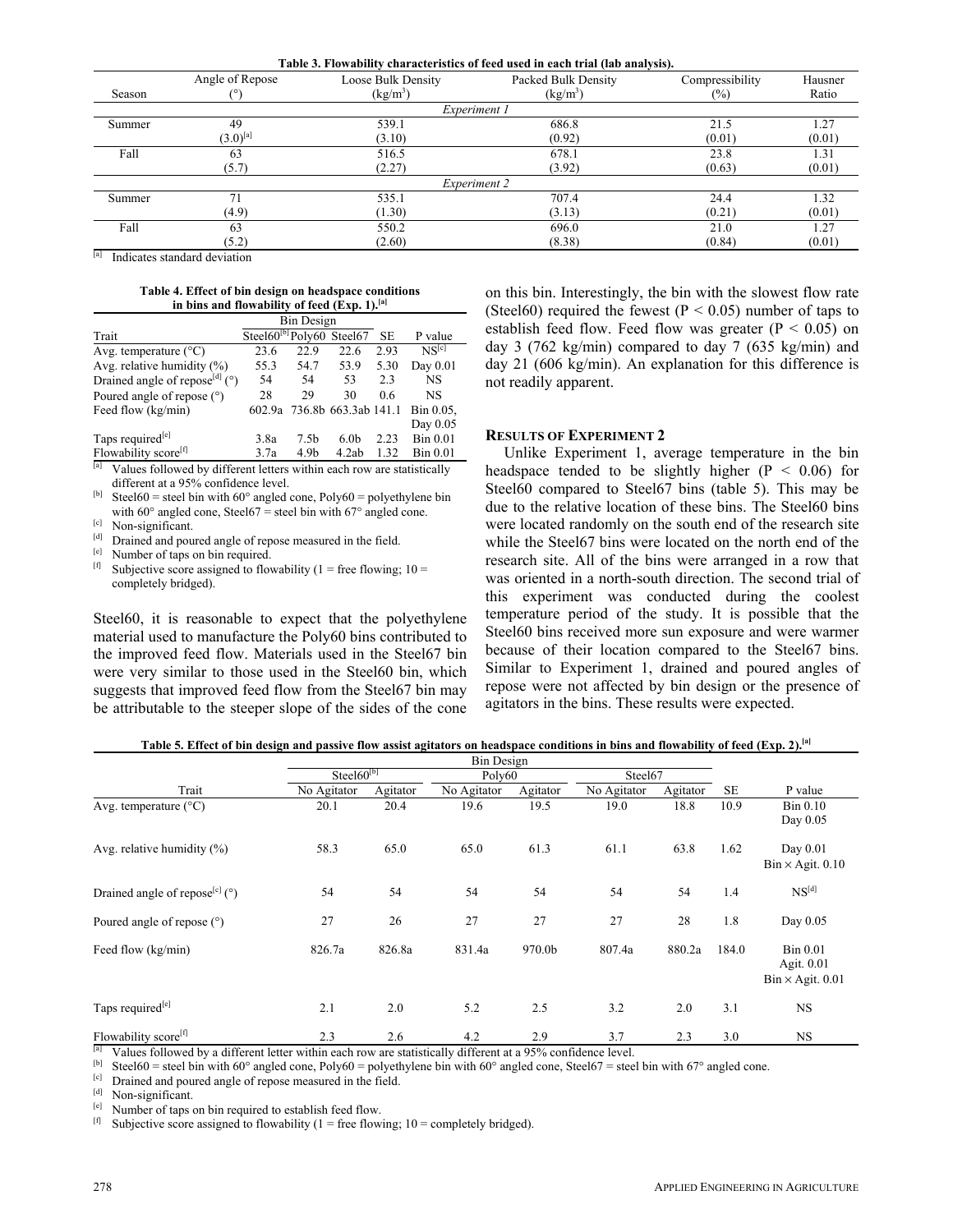We observed an interactive effect  $(P < 0.01)$  of bin design and presence of agitators on flow rate of feed out of the bins. Presence of an agitator increased feed flow in the Poly60 bin compared to the Poly60 bin without an agitator. In the steel bins, the presence of the agitator did not affect feed flow. Among all bin designs, the presence of an agitator improved  $(P < 0.01)$  feed flow  $(892 \text{ vs. } 822)$ kg/min). However, the magnitude of this improvement was not equal across all bin designs, as evidenced by the interaction. Poly60 bins provided greater  $(P < 0.01)$  feed flow than Steel60 or Steel67 bins (901 vs. 826 or 844 kg/min, respectively). Unlike Experiment 1, there was no significant difference in the number of taps required to establish feed flow among the 6 bin/agitator combinations.

*CART analysis*. The CART procedure considers all characteristics of the feed simultaneously and selects the one characteristic that has the most influence on feed flow rate. Feed flow rate was most influenced by bulk density of the feed in this study. When bulk density of the diet was greater than 689 kg/m<sup>3</sup>, flow rate was 989 kg/min, but flow rate decreased to 694 kg/min when bulk density was less than  $689 \text{ kg/m}^3$ . Bulk density of the feed accounted for about 63% of the variation in flow rate observed in this experiment. In this analysis, no other variables were identified that explained a meaningful portion of the variation in flow rate. These results should be viewed with caution though, because in both experiments, there were only four lots of feed used, with six observations of flow rate for each lot of feed.

The main objective of these experiments was to examine the effects of bin design on flow rate. Therefore, it was important that the feed be as uniform as possible from one replicate to the next. Uniformity of feed was important to minimize the effects of feed characteristics on flow rate so that effects of bin design could be detected. Thus, the uniformity in the formulation consistency and manufacturing reduced the usefulness of the CART analysis, which is most robust when there are a large number of samples spanning a wide range of feed characteristics. In previous CART analysis of feed ingredient flow (Johnston et al., 2009), moisture content of feed was identified as the most useful characteristic to predict feed flow when moisture content ranged from 7.6% to 12.2%. In that study, feed flow increased when moisture content was less than 10%. In the current study, moisture content of feed ranged from 11.8% to 14.4%. This moisture range was smaller and overall moisture was generally higher than our previous study. No feed samples in the current study contained less than 10% moisture.

# **DISCUSSION**

In Experiment 1, feed flow from the Poly60 bins was significantly greater than that from the Steel60 bins. In Experiment 2, feed flow did not differ across the treatments when no passive agitator was used. With the use of the agitator, flow from the Poly60 bins was significantly greater than flow from either steel bin. Our results seem to indicate a marginal advantage for bins constructed of polyethylene material to improve flowability of feed containing a high concentration of DDGS, at least after flow is initiated (as evidenced by the number of taps required). In that regard, the Steel60 bin had the advantage in requiring fewer taps to establish feed flow than either the Poly60 or Steel67 bins. In a commercial setting, this may be more desirable than a faster flowing bin in that less time and fewer trips are required outside of the barn reducing overall exposure to possible biosecurity risks. Material used for bin construction seemed to have a larger effect on feed flowability than slope of the bin's discharge cone. There was no advantage for the 67° slope over the 60° slope in galvanized steel bins. Presence of a passive agitator in the bin cone was most beneficial in the polyethylene bin compared to bins constructed of steel. However, there was weak evidence (P < 0.07) that the agitator provided some benefit in the steel bin with a steeper slope of the discharge cone.

# **CONCLUSIONS**

Results of these experiments indicate that feed bin design can influence flowability of feed containing high concentrations of DDGS. Of the bins tested, the Poly60 bin produced the highest flow rate once feed flow was established. Passive agitators installed in feed bins appear to increase the speed of feed flow in some but not all bins. The combination of a passive agitator in the Poly60 bin produced the fastest feed flow.

## **ACKNOWLEDGMENTS**

The authors greatly appreciate the assistance of the Minnesota Pork Board, Mankato, Minnesota for financial support of this study; Independent Farmers Ag Service, Hancock, Minnesota for manufacturing and transporting feed used in this study; Valley Pork, Hancock, Minnesota for use of the commercial finishing feed; Mr. Blair Tostenson for assistance in conducting the experiment; Environmental Control Systems, Morris, Minnesota for assistance in procurement and erection of feed bins; Prairie Pride/Westland Plastics, Winnipeg, Manitoba for use of poly bins; and Jordan Foley for assistance with the laboratory testing.

# **REFERENCES**

- AOAC. (2006). *Official Methods of Analysis.* Arlington, Va.: AOAC International.
- ASABE Standards. (2009). S319.4. Method of determining and expressing fineness of feed materials by sieving. St. Joseph, Mich.: ASABE.
- Bhadra, R., Muthukumarappan, K., & Rosentrater, K. A. (2009). Flowability properties of commercial Distillers Dried Grains with Solubles (DDGS). *Cereal Chem. J., 86*(2), 170-180. http://dx.doi.org/10.1094/CCHEM-86-2-0170
- Carr, J. R. (1965). Evaluating flow properties of solids. *Chem. Eng., 72*, 163-168.
- Ganesan, V., Muthukumarappan, K., & Rosentrater, K. A. (2008a). Effect of flow agent addition on the physical properties of DDGS with varying moisture content and soluble levels. *Trans. ASABE, 51*(2), 591-601. http:/dx.doi.org/10.13031/2013.24359